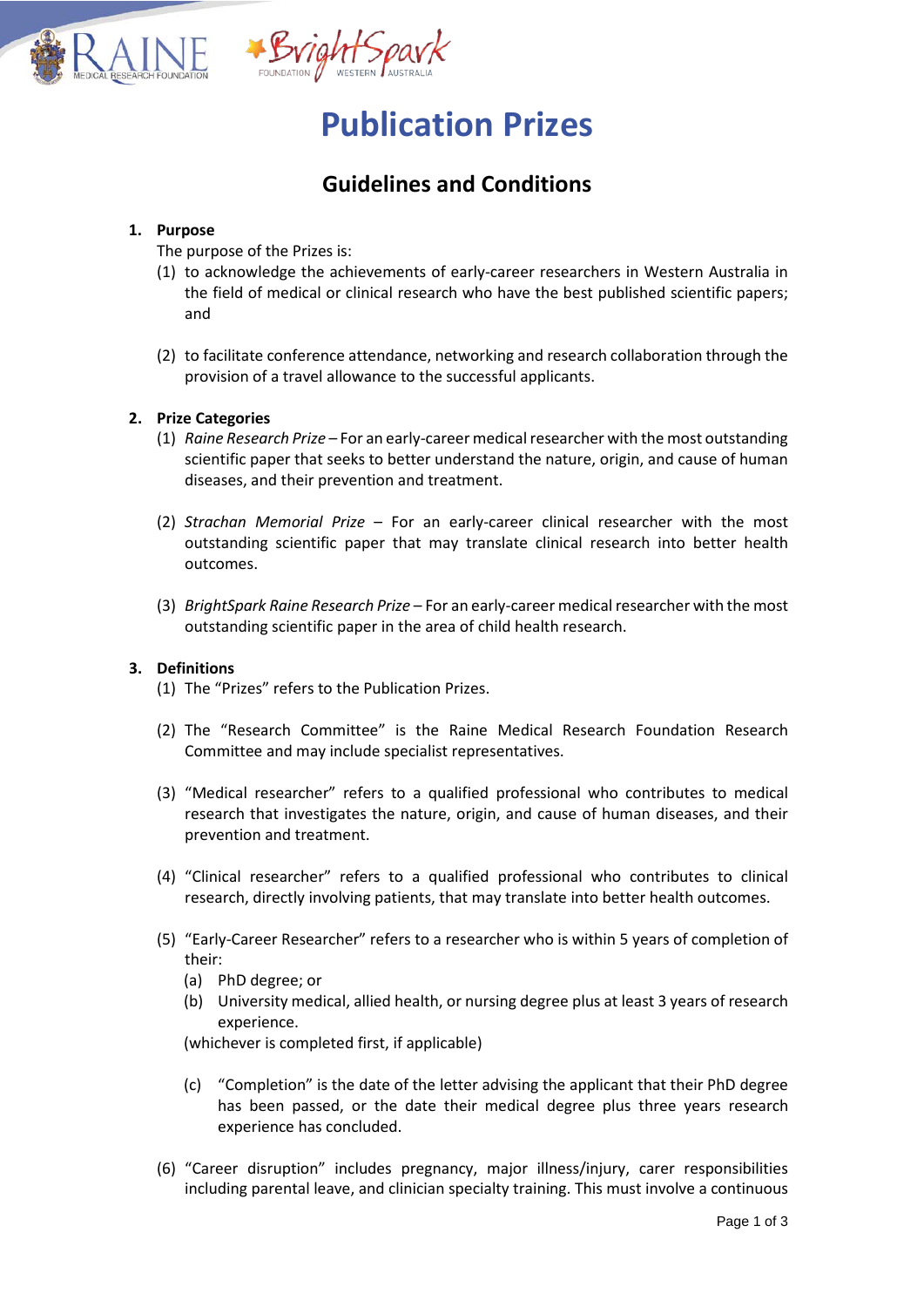

absence from work for 90 days or more or return to work on a part-time basis. Career disruption does not include "Relative to opportunity" inclusions as listed in Clause 3. (7). Career disruption is considered during eligibility and assessment processes. Written evidence must be provided to the Raine Foundation if requested.

(7) "Relative to opportunity" includes availability of resources, clinical, administrative or teaching workload, relocation of the applicant or research lab/clinical setting, typical performance in the field, and employment in other sectors (e.g. industry). Relative to opportunity is considered during assessment processes, but not for eligibility. Written evidence must be provided to the Raine Foundation if requested.

## **4. Eligibility**

- (1) Applicants shall be employed by or hold an adjunct or honorary title with a Western Australian University (but shall not be employed by another University outside of Western Australia) at the time of application and for the duration of the Prize award period.
- (2) For the Raine Research Prize, the applicant shall be an early-career medical researcher (definitions at Clause 3. (3) and (5)) who seeks to better understand the nature, origin, and cause of human diseases, and their prevention and treatment.
- (3) For the Strachan Memorial Prize, the applicant shall be an early-career clinical researcher (definitions at Clause 3. (4) and (5)) who seeks to translate clinical research into better health outcomes.
- (4) For the BrightSpark Raine Research Prize, the applicant shall be an early-career medical or clinical researcher (definitions at Clause 3. (3), (4), and (5)) who seeks to improve the health of children.
- (5) Applicants shall submit one scientific paper on which they are the first (principal) author, and that was published as an early-career researcher (definition at Clause 3. (5)).
- (6) Joint first-author publications will be accepted where each joint authoris an early-career researcher (defined at Clause 3. (5)). The application shall be submitted by one firstauthor, and if successful the Prize will be awarded to the applicant.
- (7) Applicants may only submit one application per round. Applicants may apply in more than one Prize Category (if eligible) but, if successful, the applicant will only receive one Award.
- (8) Applications that do not comply with formatting requirements may be deemed ineligible, and applications that are submitted without all signatures on the Certification Form will not be considered.

#### **5. Assessment Criteria**

- (1) The assessment criteria for a Prizes shall be based upon:
	- (a) the significance of the project (40%);
	- (b) the applicant's contribution (30%); and
	- (c) the status of the journal within its field and evidence of impact of the publication (30%).
- (2) The Research Committee shall assess and determine the Prizes on a competitive basis and reserves the right not to award a Prize.